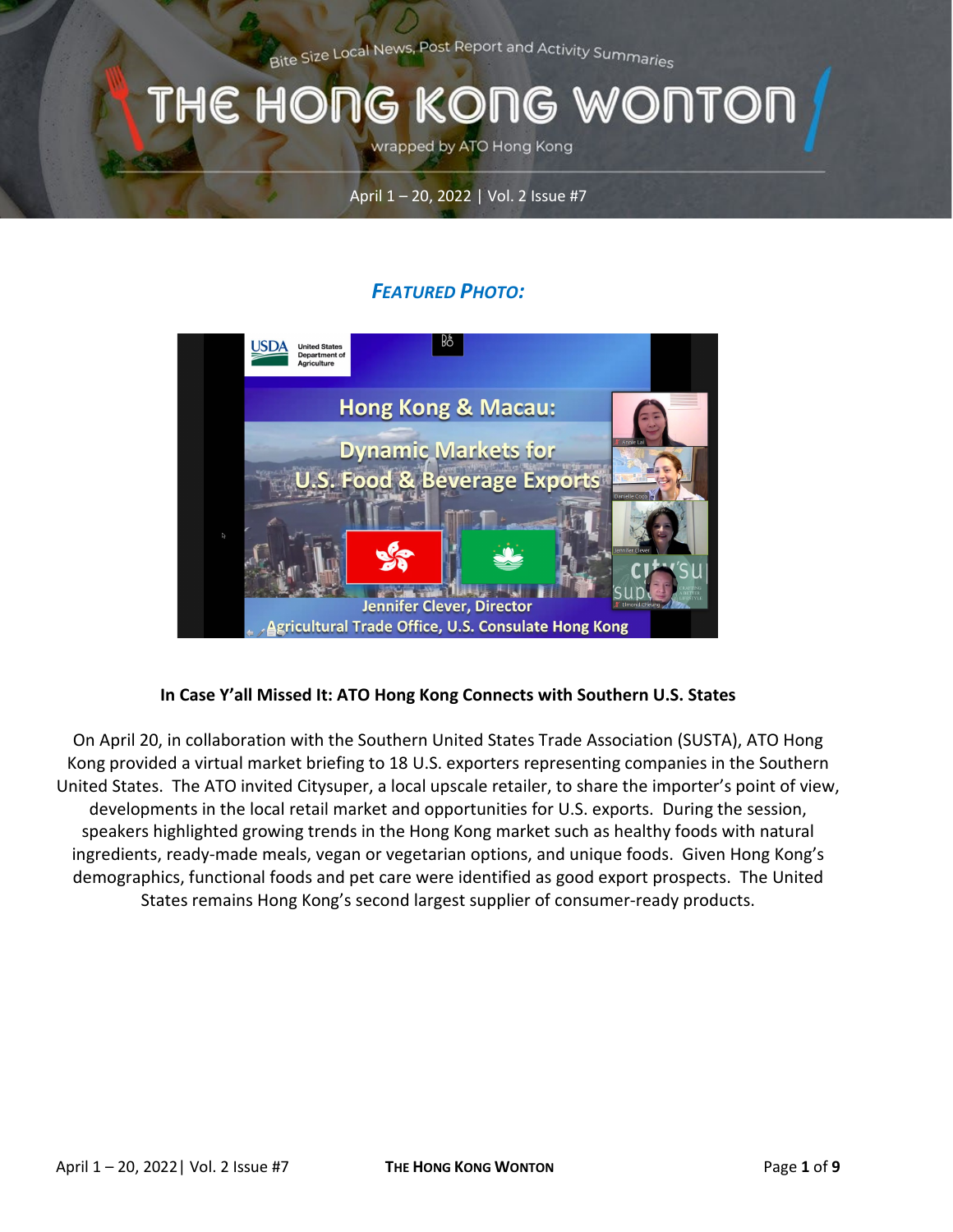*OVERALL ECONOMY*



#### **Hong Kong Begins to Ease Social-Distancing Restrictions as the City Emerges from its Deadliest Wave of COVID-19 [Various Sources, April 21]**

Hong Kong's pandemic situation continues to improve with daily infections staying below 1,000 since April 15. As scheduled, the government began to scale back restrictions on April 21 allowing dine-in services until 10pm and expanding the number of diners per table to four. **ATO Notes:** On April 18, the U.S. Centers for Disease Control and Prevention (CDC) dropped its "Do Not Travel" COVID-19 recommendations for about 90 international destinations, including Hong Kong. However, U.S. travelers should note that as of April 18, the U.S. Department of State's still maintains a [Travel Advisory](https://travel.state.gov/content/travel/en/international-travel/International-Travel-Country-Information-Pages/HongKong.html)  for Hong Kong - [Level 4: Do Not Travel](https://travel.state.gov/content/travel/en/international-travel/International-Travel-Country-Information-Pages/HongKong.html) due to arbitrary enforcement of local laws.

### **Fifth Round of Consumption Vouchers Prompt Spending [\[The Standard,](https://www.thestandard.com.hk/breaking-news/section/4/188817/About-6.3-million-Hongkongers-to-receive-consumption-vouchers-on-April-7) April 3, 2022; [The Standard,](https://www.thestandard.com.hk/section-news/section/11/240614/Merchants-counting-on-itch-to-spend) April 8, 2022; [The Standard,](https://www.thestandard.com.hk/section-news/section/11/240658/Gadgets-for-youngsters-and-dim-sum-for-elderly) April 11, 2022]**

On April 7, the Hong Kong government disbursed this year's electronic consumption vouchers to about 6.3 million Hongkongers. Many people flocked to collection points at subway stations to redeem the first installment of consumption vouchers (\$641). Meanwhile, malls and merchants launched promotions to boost their business. Maureen Fung, executive director of local property developer Sung Hung Kai Properties, said foot traffic increased in the group's 15 malls on April 7. She believed merchants selling electronic products, electrical appliances, personal care and health products, as well as jewelry, will benefit the most. However, some consumers stated they will use the vouchers for their daily expenses at grocery stores and wet markets. Some businesses, especially restaurants, are not optimistic that the first installment will significantly boost consumption. They comment that people are still cautious about their spending amid the pandemic. A restaurant manager commented that with evening dining banned until April 21, the voucher is likely to only improve the restaurant's business by about 2 percent. **ATO Notes:** As vouchers are valid for seven months (expiring on October 31), restaurants hope that their business will pick up as social-distancing restrictions are relaxed. Already on April 21, local foodies were flocking to restaurants for evening dine-in services.

#### **Hong Kong Amends Regulation on Handling of COVID-19-Infected Animals [\[News.gov.hk,](https://www.news.gov.hk/eng/2022/04/20220418/20220418_173409_347.html) April 18, 2022]**

The Agriculture, Fisheries & Conservation Department (AFCD) explained via press release that under a recent amendment to the Prevention and Control of Disease Regulation, a health officer may order disease control measures to pet animals in the event there is suspicion of infectious disease. These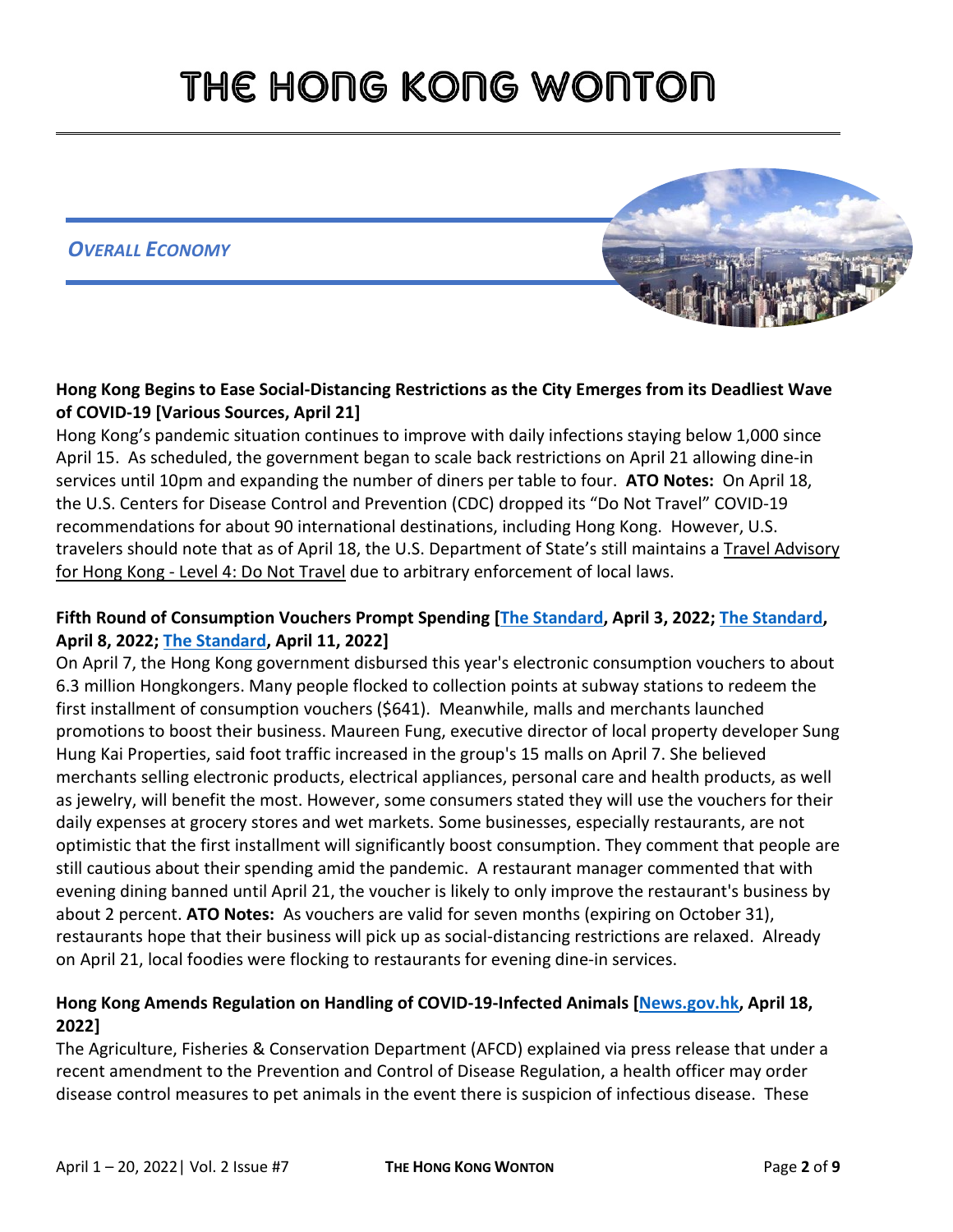measures include pet owners relinquishing their pets to the government for quarantine or culling. According to an AFCD spokesman, there is currently no evidence showing that infected animals, such as cats and dogs, would transmit the virus to humans while earlier this year, there was a case of hamsters spreading the virus to humans. **ATO Notes:** The regulation was amended considering recent cases of hamster owners refusing to surrender their pets after a government's investigation showing a hamster-to-human transmission of COVID-19 in early 2022. See other GAIN-related reports on this issue: [Hong Kong Suspends Imports of Small Mammals Amid Fears of COVID Transmissions](https://www.fas.usda.gov/data/hong-kong-hong-kong-suspends-imports-small-mammals-amid-fears-covid-transmissions) and [Hong](https://www.fas.usda.gov/data/hong-kong-hong-kong-narrows-ban-imports-small-mammals-only-hamsters)  [Kong Narrows the Ban on Imports of Small Mammals To Only Hamsters](https://www.fas.usda.gov/data/hong-kong-hong-kong-narrows-ban-imports-small-mammals-only-hamsters)

#### **Hong Kong Zero-COVID Policies Create Mountains of Plastic Waste [\[Reuters,](https://www.reuters.com/world/asia-pacific/hong-kong-zero-covid-policies-create-mountains-plastic-waste-2022-04-19/) April 19, 2022]**

Environmentalists say Hong Kong's zero-COVID policy is hurting the environment by generating excess waste as arrivals sent to quarantine hotels are met by staff wearing full PPE protective outfits, TV remote controls in hotels are wrapped in cellophane, and food is served with plastic cutlery. Hong Kong disposes of over 2,300 metric tons of plastic waste a day, and with a recycling rate of just 11 percent, most of the waste goes into landfills. A government spokesperson said officials were aware of a surge in disposable waste since COVID-19 began, urging people to adopt a green lifestyle to the extent possible. Edwin Lau, with the local environmental group "The Green Earth," said Hong Kong's approach to COVID-19 reflected its lack of environmental awareness. Paul Zimmerman, an elected district councilor, said the quarantine facilities are also wasteful because they do not meet the standard of long-term use. **ATO Notes:** The Council for Sustainable Development released a report after public consultation that involved more than 2,600 participants and around 9,400 submissions. Among the 24 recommendations considered is doubling the levy for plastic shopping bags and banning the sale and distribution of single-use plastics within three years. Environmental groups have argued that despite the measures, it failed to set out a specific target or a timetable for plastic reduction and recycling. The latest statistics show a daily quantity of 2,312 metric tons in 2020, slightly lower than 2019's 2,320 metric tons (**[SCMP](https://www.scmp.com/news/hong-kong/health-environment/article/3174324/hong-kongs-throwaway-culture-plastic-waste)**, April 14, 2022).

### **Hong Kong Disneyland Initiatives to Cheer Up Community during the Pandemic [\[The Standard,](https://www.thestandard.com.hk/breaking-news/section/4/188887/Hong-Kong-Disneyland-Resort-creates-magic-online-to-power-up-the-community-during-the-pandemic) April 7, 2022]**

In light of the widespread impact of the fifth wave of COVID-19, the Hong Kong Disneyland Resort (HKDL) is launching a series of exciting community support initiatives to spread joy, positivity, and Disney magic. These include supporting the establishment and operations of important facilities, producing free online videos for families and children, and showing appreciation to medical staff and frontline workers for their professionalism and sacrifice. At the same time, HKDL partnered with local charities and NGOs to support over 2,000 local ethnic minority families. Through delivering necessities, such as Halal food and essential materials, HKDL hopes to alleviate their stresses and bring blessings during these challenging times. HKDL also launched the Disney Meal Box Express program last June to provide local families with over 12,500 freshly prepared and nutritious meal boxes. In partnership with local food charity, Foodlink Foundation, the resort also extended its surplus food donation program to offer more meals to local residents. **ATO Notes:** This is another example of a company showing good social responsibility to help the needy during the pandemic. Restaurants donated meal vouchers to low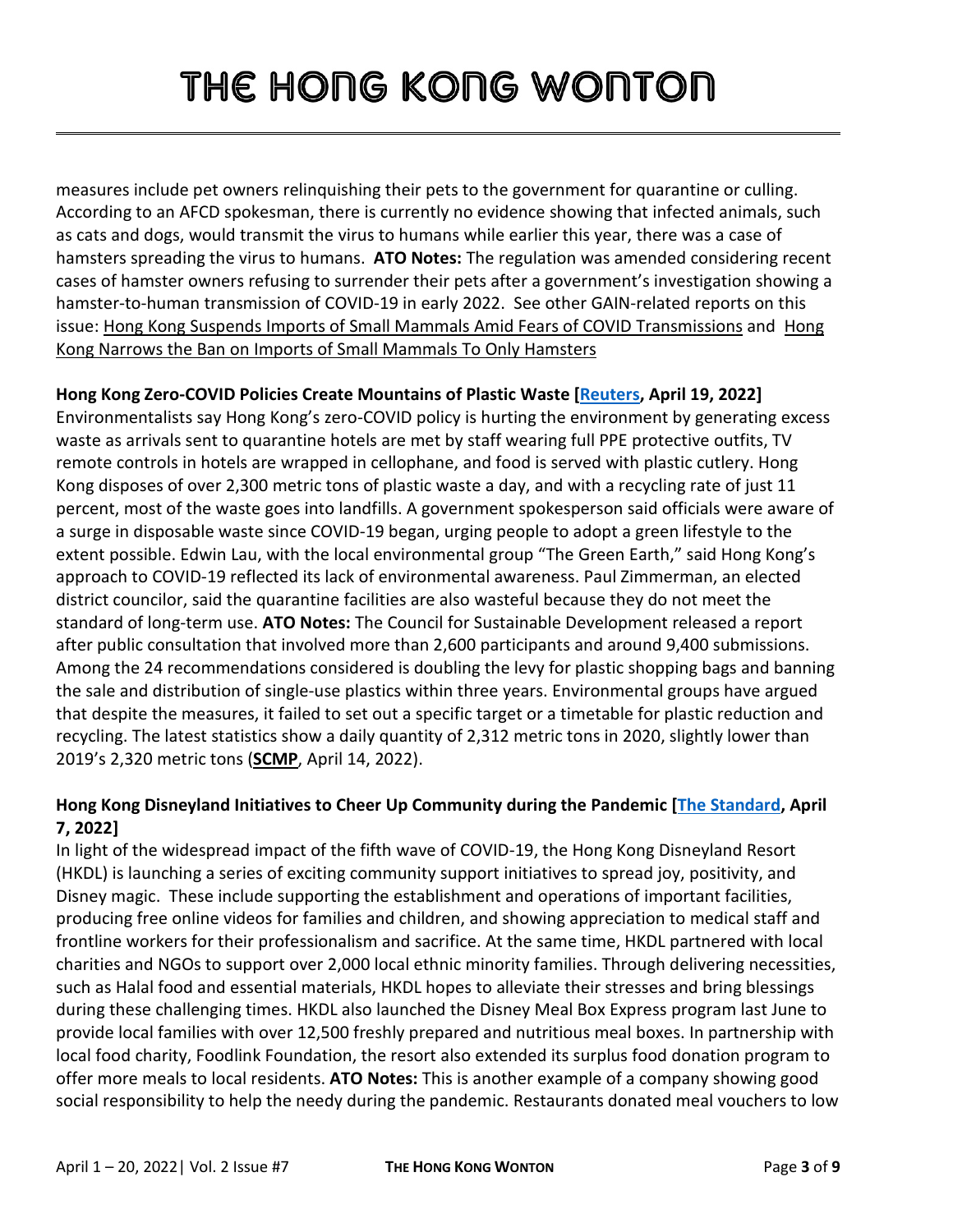in-come families, major food retailer Wellcome offered "locked low prices" to alleviate the hardships endured by Hongkongers. As the community continues to demonstrate a high level of resilience, there is optimism that Hong Kong will return to its pre-COVID vibrancy towards the second half of 2022.

### **Macau to Launch a New Round of the Consumption Benefit Scheme [\[The Macao News,](https://macaonews.org/economy/new-round-of-consumption-benefit-scheme-launches-next-month/) April 13, 2022]**

Macau residents can look forward to a new round of the electronic consumption benefit scheme in May. Chief Executive Ho Iat Seng announced that the government is also studying other possible measures that can support small-to-medium enterprises (SMEs), such as subsidizing their water and electricity bills. Macau residents have already received this year's cash handout (\$1,245) in early April and were urged to spend it to support SMEs' business operations, stabilize employment, and boost the economy. Ho also added that eligible residents will start receiving a tax rebate on their personal income tax next month, also urging residents to spend more. **ATO Notes:** Macau has 1/6 the size of Washington D.C. and a population of around 650,000. Macao's economic scale is small and highly dependent on its tourism and gaming industries, which have been adversely affected under the pandemic. The Macau government measures are set to alleviate some of the hardships endured by its residents and businesses, but the larger scale of economic recovery will depend on the evolution of the pandemic and the relaxation of international travel restrictions.

### **Malls Business Rises Over 50 percent during Easter Holidays [\[The Standard,](https://www.thestandard.com.hk/breaking-news/section/4/189267/Shopping-malls-saw-over-50-percent-rise-in-business-during-Easter-holiday) April 18, 2022; [The](https://www.thestandard.com.hk/section-news/section/11/240897/Easter-revival-stokes-hopes-of-malls,-shops-after-pandemic)  [Standard,](https://www.thestandard.com.hk/section-news/section/11/240897/Easter-revival-stokes-hopes-of-malls,-shops-after-pandemic) April 19, 2022]**

Business at shopping malls rose over 50 percent during the four-day Easter holiday with foot traffic increasing 25 percent compared to March. According to a local property developer, local consumption rebounded, and retail sales improved in the last two weeks after the government disbursed the first batch of consumption vouchers. Restaurants in malls are optimistic about the lifting of the dine-in ban on April 21 as many restaurants have already received dinner bookings. Another property developer reported rises in business and foot traffic compared to last month. Over 300 merchants in malls have rolled out rebates in the past two weeks and given out 15,000 rewards for customers who use their spending vouchers. **ATO Notes:** Hong Kong residents have been longing for gathering and spending opportunities. The large-scale gatherings and spending during Easter holidays are positive signs for the retail and food service sectors, and the economy. Increased spending is expected to help the economic recovery with the gradual easing of pandemic restrictions.

#### **Macau's Consumer Confidence Index Drops Slightly in the First Quarter of 2022 [\[Macau Daily Times,](https://macaudailytimes.com.mo/153155.html) April 14, 2022]**

Macau's Consumer Confidence Index continued to dropped 1.68 percent in the first quarter of 2022 to a total score of 74.48 compared to the previous quarter (at 75.75), according to a study by the Macau University of Science and Technology (MUST). The Price Level sub-index declined the most by 4.65 percent, while the Employment Situation sub-index declined 3.95 percent to 67.41, the Local Economy sub-index lowered 2.55 percent to 72.31, the Investment in Stocks sub-index lowered 2.78 percent to 73.92, and the Living Standard sub-index dropped slightly 0.92 percent to 84.42. The Property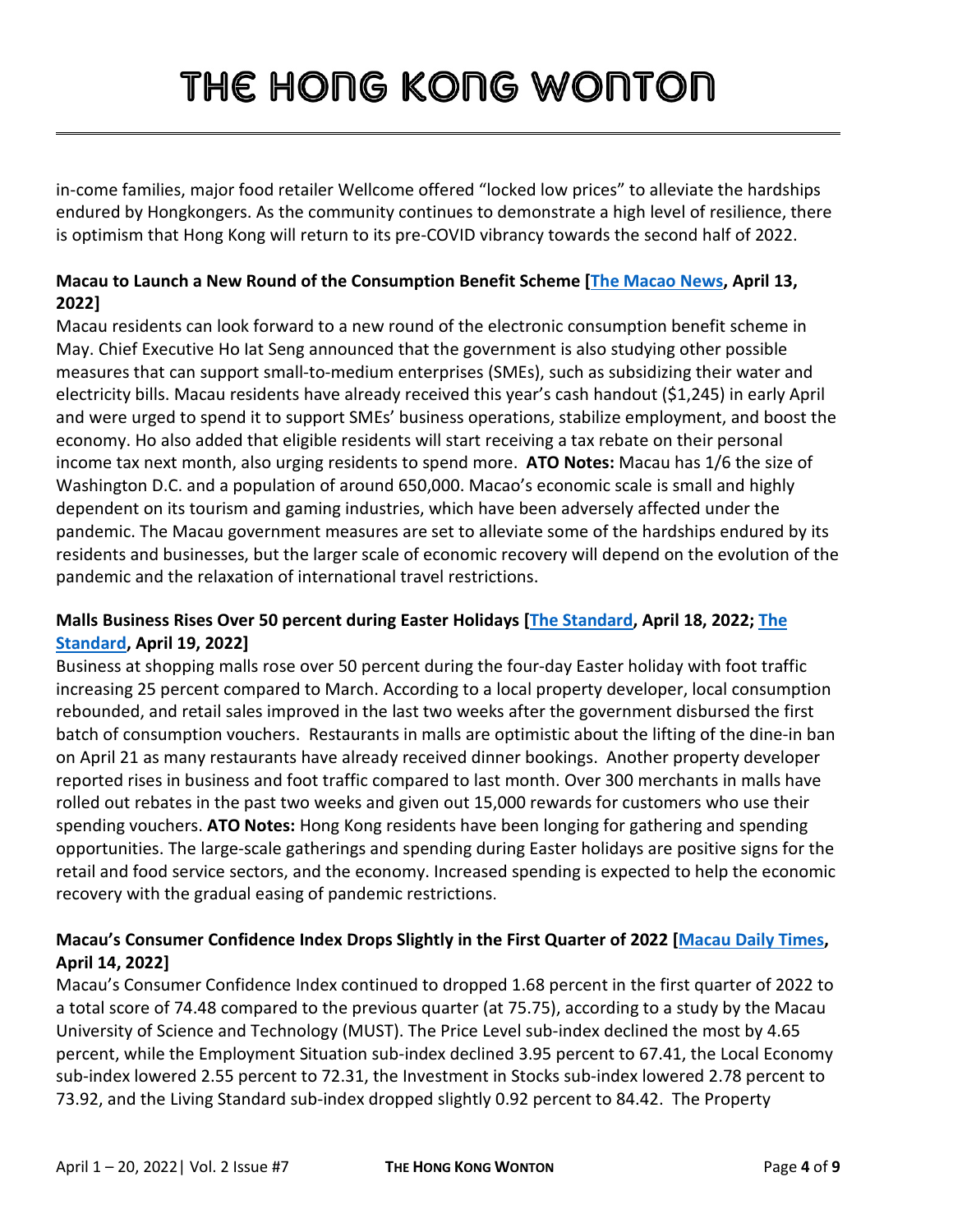Purchase sub-index grew 4.57 percent to 77.72, the only sub-index showing growth. MUST explained that the decline is due to the COVID-19 pandemic, escalating international geopolitical conflicts, and shrinking domestic demand. The study suggested economic diversification and strengthened regional cooperation. **ATO Notes:** The Consumer Confidence Index for the first quarter of 2022 continued the declining trend but at slower rate. Given the recent outbreak of COVID-19 cases in mainland China, the flow of Chinese tourists to Macau has slowed significantly, impacting the Macau's economy for the second quarter. Macau is basically closed to international visitors but open to Chinese residents. Although the pandemic situation in Macau remains under control, the economic cost of closed borders is significant. The study pointed out the need for Macau to diversify its economy; this has been a longtime objective of the Macau government. However, as of today, the Macau economy still relies on the gambling industry supporting its employment, hospitality business, and government revenue.

### *HOTELS, RESTAURANTS AND INSTITUTIONS*



### **Iconic American and London Restaurants Red Lobster and Duck and Waffle Closed their Doors in Hong Kong [Timeout Hong Kong, [April 6](https://www.timeout.com/hong-kong/news/red-lobster-hong-kong-permanently-closed-after-three-years-040622) and [April 12, 2022](https://www.timeout.com/hong-kong/news/hong-kongs-duck-waffle-has-officially-closed-041222)**]

Both restaurants opened in 2019, Red Lobster and British restaurant, Duck and Waffle, known for its signature all-day breakfasts, closed their shops in Hong Kong. Their shops were located in prime tourist and shopping areas and their opening in Hong Kong stirred excitement within Hong Kong's foodie community and bookings were always full. Duck and Waffle have made no announcements on why the restaurant closed while Red Lobster announced its decision on Facebook. Fans left comments expressing their disappointment. **ATO Notes:** Simon Wong, president of the Hong Kong Federation of Restaurants and Related Trades estimates that in the last two months, about 500 restaurants closed due to the fifth pandemic wave. The relaxation of social-distancing measures on April 21 is estimated to help restaurants to increase business by 60 percent [\(Mingpao,](https://news.mingpao.com/pns/%E6%B8%AF%E8%81%9E/article/20220407/s00002/1649267463038/%E3%80%8C%E6%9C%89%E9%A3%9F%E8%82%86%E6%8D%B1%E4%B8%8D%E5%88%B0%E6%94%BE%E5%AF%AC%E3%80%8D-%E6%A5%AD%E7%95%8C%E6%96%99%E5%85%A9%E6%9C%88500%E5%BA%97%E5%80%92%E9%96%89) April 7, 2022).

### **Hotel Buffet Dinners in High Demand as the Government Relaxes Foodservice Restrictions [\[Mingpao,](https://news.mingpao.com/pns/%E6%B8%AF%E8%81%9E/article/20220416/s00002/1650046306244/%E6%94%BE%E5%AF%AC%E6%97%A5%E8%87%AA%E5%8A%A9%E6%99%9A%E9%A4%90%E6%97%BA-%E6%9C%89%E9%85%92%E5%BA%9710%E5%A4%A9%E8%A8%82%E5%BA%A7%E5%85%A8%E6%BB%BF) April 16, 2022]**

From April 21, dine-in restrictions will relax to allow dinners until 10 pm and four people per table instead of two. The Mingpao reporter interviewed eight renowned hotels in Hong Kong and three of them already have been fully booked for buffet dinners on April 21, and four were fully booked for Sunday April 24. Restaurant industry insiders estimate that the relaxation of restrictions will benefit buffets and small to medium-sized restaurants, especially on Mother's Day in May and as consumers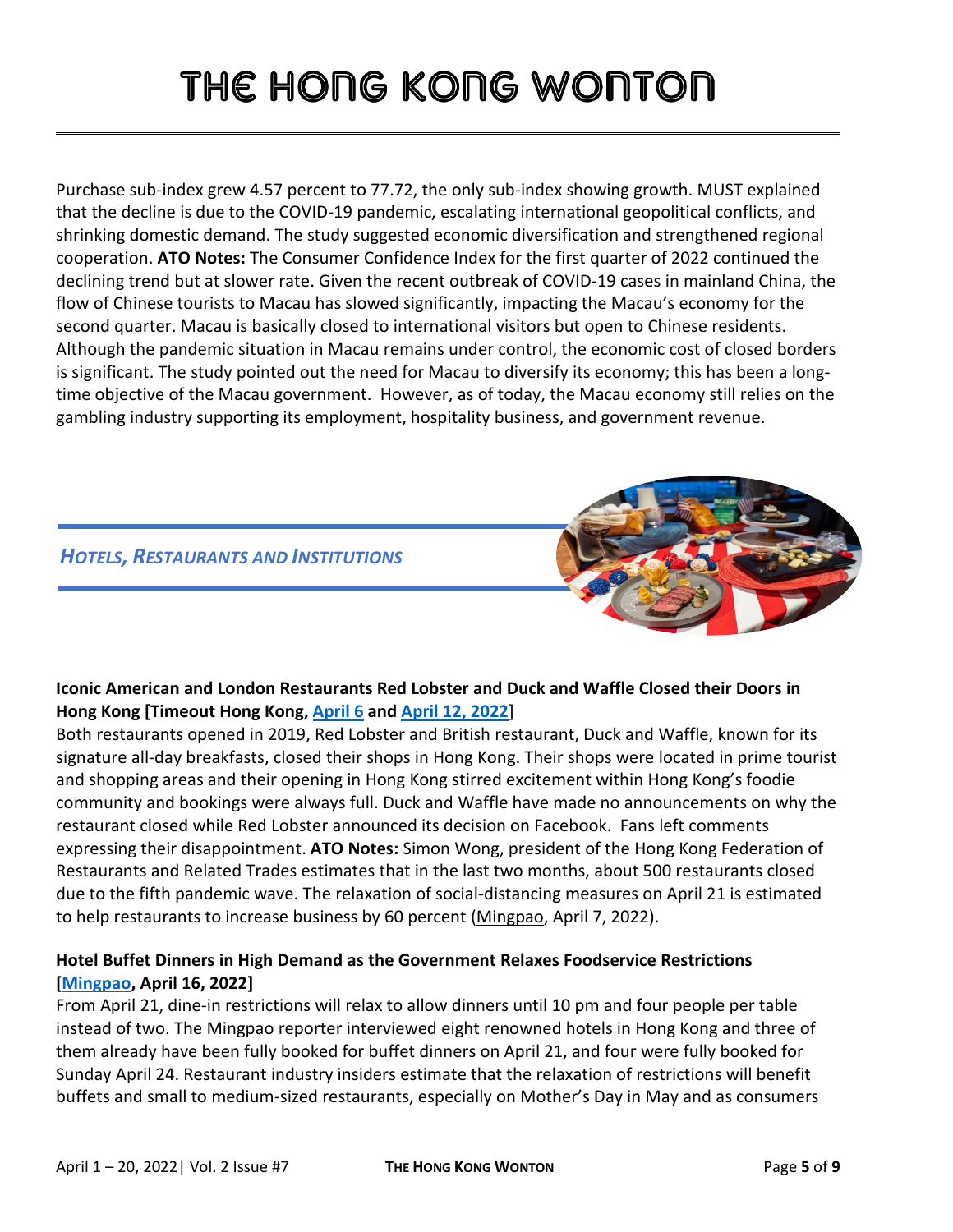spend their consumption vouchers, foodservice sales are expected to increase 20 percent. A manager at a Chinese restaurant says they received increased reservations as April 21 neared, and many customers are booking lunches, and some already booked Mother's Day dinners. Their business has only reached 12 to 15 percent of the pre-fifth wave sales since the government imposed dine-in restrictions. **ATO Notes:** Foodservice operators in Hong Kong have quickly adapted to the resumption of business after previous waves. Although business is still struggling despite the first easing of restrictions, there is general hope for a more favorable environment starting in May with business going back to at least pre-fifth wave capacity in the summer.

#### **Microbiologist Warns about the "Cycle" of Shutting Down Premises Again if Cases Rebound in the Future [\[RTHK,](https://news.rthk.hk/rthk/en/component/k2/1644020-20220414.htm) April 14, 2022]**

University of Hong Kong microbiologist Siddharth Sridhar opined that it is the right time to ease the social distancing measures as Hong Kong now is at the end of the fifth wave. He also said it is inevitable that cases will rebound in future but shutting down premises again would mean "we're stuck in the cycle." While he doesn't think the city is ready to live with the virus, he states that Hong Kongers need sensible social distancing measures that reduce the impact of COVID-19 on society at large – to protect the people who need the most help, the elderly and people with the chronic conditions. Richard Feldman, chairman of the SoHo Association, welcomes the return of nighttime dine-in and hopes the government will provide clear guidelines for bars and pubs so these too can reopen. He believes bar and pubs will fully support the measures that enable them to resume business. **ATO Notes**: The City University of Hong Kong conducted an online survey in November 2021 among 1,501 Hong Kongers aged 20 or above. The results show that 34.9 percent of the respondents support the zero-COVID policy and 50.8 percent of them support living with the virus. The professor who leads the research believes that the public expects policies addressing living with the virus. It is important for the government to cope with the anti-pandemic fatigue [\(AM730,](https://www.am730.com.hk/%E6%9C%AC%E5%9C%B0/%E7%96%AB%E6%83%85-%E5%9F%8E%E5%A4%A7%E8%AA%BF%E6%9F%A5-%E4%B8%8D%E8%B6%B3%E4%B8%89%E6%88%90%E5%8D%8A%E4%BA%BA%E6%94%AF%E6%8C%81-%E6%B8%85%E9%9B%B6-/313655) March 31, 2022). Hung, Fan Ngai Ivan, Clinical Professor of Department of Medicine at the University of Hong Kong, stated in a news program that in the long term, it is very difficult to achieve the zero-COVID policy, despite tremendous efforts and resources. He added that COVID-19 is expected to become an endemic disease. The most important work is to push a higher rate of vaccination that will reduce severe cases and death rate, the stress on the medical system, and impacts on the economic activities [\(881903.com](https://www.881903.com/news/local/2437148/%E5%AD%94%E7%B9%81%E6%AF%85%E5%AE%8C%E5%85%A8%E6%B8%85%E9%9B%B6%E9%9D%9E%E5%B8%B8%E5%9B%B0%E9%9B%A3-%E4%BD%86%E4%B8%8D%E4%BB%A3%E8%A1%A8%E8%88%87%E7%97%85%E6%AF%92%E5%85%B1%E5%AD%98) an[d Headline Daily,](https://hd.stheadline.com/news/realtime/hk/2329955/%E5%8D%B3%E6%99%82-%E6%B8%AF%E8%81%9E-%E5%AD%94%E7%B9%81%E6%AF%85-%E6%96%B0%E5%86%A0%E7%97%85%E6%AF%92-%E5%94%94%E6%9C%83%E6%95%B4%E5%BE%97%E8%B5%B0-%E6%83%9F%E4%B8%8D%E4%BB%A3%E8%A1%A8%E8%88%87%E7%97%85%E6%AF%92%E5%85%B1%E5%AD%98) April 19, 2022).

#### **Hong Kong Tycoon Joseph Lau Made a Good Fortune at Wine Auction [\[HK01,](https://www.hk01.com/%E8%B2%A1%E7%B6%93%E5%BF%AB%E8%A8%8A/759026/%E5%A4%A7%E5%8A%89%E6%8B%8D%E8%B3%A3%E4%BD%B3%E9%87%80%E5%8B%81%E8%B3%BA4%E5%80%8D-%E8%A9%B1%E7%95%B6%E5%B9%B4%E6%9C%8B%E5%8F%8B%E5%B0%88%E6%8F%80%E8%B2%B4%E9%85%92-%E7%95%B6%E6%B0%B4%E9%A3%B2-%E6%BA%AB%E5%A4%9A%E5%A8%9C) April 14, 2022]**

Hong Kong Tycoon Joseph Lau sold his collection of 414 wines for around \$8.1 million at Christie's British auction house, far exceeding the estimated value. Half of the buyers came from mainland China, and around 40 percent of them were from Taiwan and Hong Kong. Buyers trusted the values in the wines as they came from Mr. Lau. The tycoon started his involvement in wine auction in London and New York before Hong Kong become active in wine auctions. He is known for generously serving fine wines at parties and buying wines at auctions to enrich his collection. **ATO Notes:** Hong Kong is one of the top global wine auction centers. According to an article in **[Vino Joy News](https://vino-joy.com/2021/10/13/sothebys-wine-in-asia-reports-record-breaking-year/)**, Auction house Sotheby's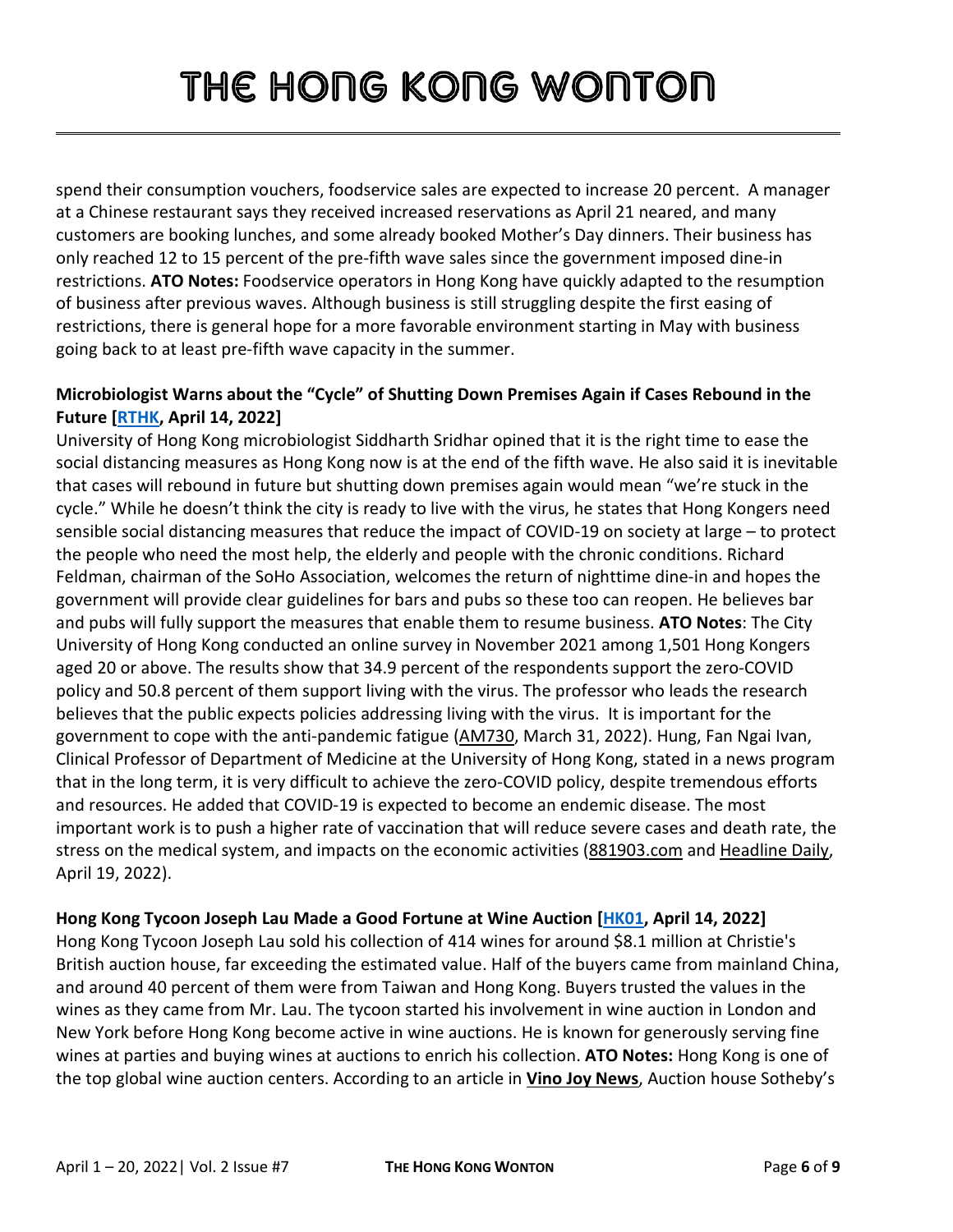three-day sales series in Hong Kong in October 2021, featuring five auctions, resulted in a total sales of \$25 million, making it the third highest total for the Sotheby's Wine & Spirits Sales Series in Asia.

### **Bar Operators Advised to Change License from Bars to Restaurants [\[HK01,](https://www.hk01.com/%E7%A4%BE%E6%9C%83%E6%96%B0%E8%81%9E/759428/%E9%85%92%E5%90%A7%E6%9C%AA%E8%83%BD%E5%BE%A9%E6%A5%AD-%E6%A5%AD%E7%95%8C%E6%96%99%E7%B8%BD%E6%90%8D%E5%A4%B1%E6%95%B8%E5%8D%81%E5%84%84%E5%85%83-%E5%80%A1%E6%94%B9%E9%A0%98%E9%A4%90%E5%BB%B3%E7%89%8C%E7%B6%93%E7%87%9F) April 14, 2022]**

The first phase of the Hong Kong government easing of social distancing measures does not include reopening of bars and pubs. The city's bars have been closed for most of the year due to COVID-19 control policies. The Hong Kong Bar and Club Association recommends bar operators change their license from bars to restaurants with a liquor license, to avoid potential closure of bars in the future. Chin Chun-wing, the Chairman of the Association, said some bars have taken this approach since the third wave to minimize losses. He said the industry has lost 20,000 workers, around 90 percent of all staff members. He added that there are almost 80,000 premises holding liquor licenses, and only around 1,000 of them are registered as bars. He estimated there will be more and more bars changing to restaurants, as restaurants faced fewer restrictions than bars. **ATO Notes:** There have been controversies during COVID-19 as the government banned operations in bars and pubs. Some bar industry operators opined that it is unfair that bars remain closed when restaurants can continue to sell alcoholic beverages, people also buy and consume alcoholic beverages in open areas. Restaurants operating more like bars are in a "grey area" and are not forced to observe the regulation. (Various sources, examples: **[Wenweipo](http://paper.wenweipo.com/2020/04/04/YO2004040001.htm)**, April 4, 2020; **[Now](https://news.now.com/home/local/player?newsId=404293)**, September 4, 2020; **[Headline Daily](https://hd.stheadline.com/news/realtime/hk/2324916/%E5%8D%B3%E6%99%82-%E6%B8%AF%E8%81%9E-%E7%8D%A8%E5%AE%B6-%E7%8A%AF%E8%81%9A-%E9%A3%B2%E9%85%92%E9%96%8B%E9%A4%90%E5%A4%9C%E5%A4%9C%E7%AC%99%E6%AD%8C-%E8%A5%BF%E5%8D%80%E6%B5%B7%E6%BF%B1%E9%95%B7%E5%BB%8A%E8%AE%8A%E7%84%A1%E7%BD%A9%E6%B4%BE%E5%B0%8D%E5%A0%B4)**, April 1, 2022)

#### *RETAIL*



#### **Major Food Retailer Extends Low Price Program [\[The Standard,](https://www.thestandard.com.hk/breaking-news/section/4/188733/Wellcome-extends-its-%E2%80%98Low-Prices-Locked%E2%80%99-programme-in-steadfast-commitment-to-the-community) April 1, 2022]**

In light of the fifth wave of COVID-19 outbreak, Wellcome, a major food retail chain with over 280 stores is extending its popular 'Low Prices Locked' program to help the Hong Kong community weather challenging times. Starting from April 1, the prices of over 800 food and daily essentials will be locked for a minimum of 6 months, providing customers with stability, transparency, and protection against price fluctuations. The 'Low Prices Locked' program was first launched in October 2020. Under the extended 'Low Prices Locked' program, customers will benefit from a diverse array of over 800 food and daily essentials, including various fresh foods, dairy products, oil, rice, canned foods, snacks, and household and cleaning products. **ATO Notes:** This is an example of a company showing good social responsibility to help the needy during the pandemic. McDonald's and other restaurants donated meal vouchers to low income families. The local retail and food service industries are looking to help the community through this difficult time. All eyes are on the second half of the year, when local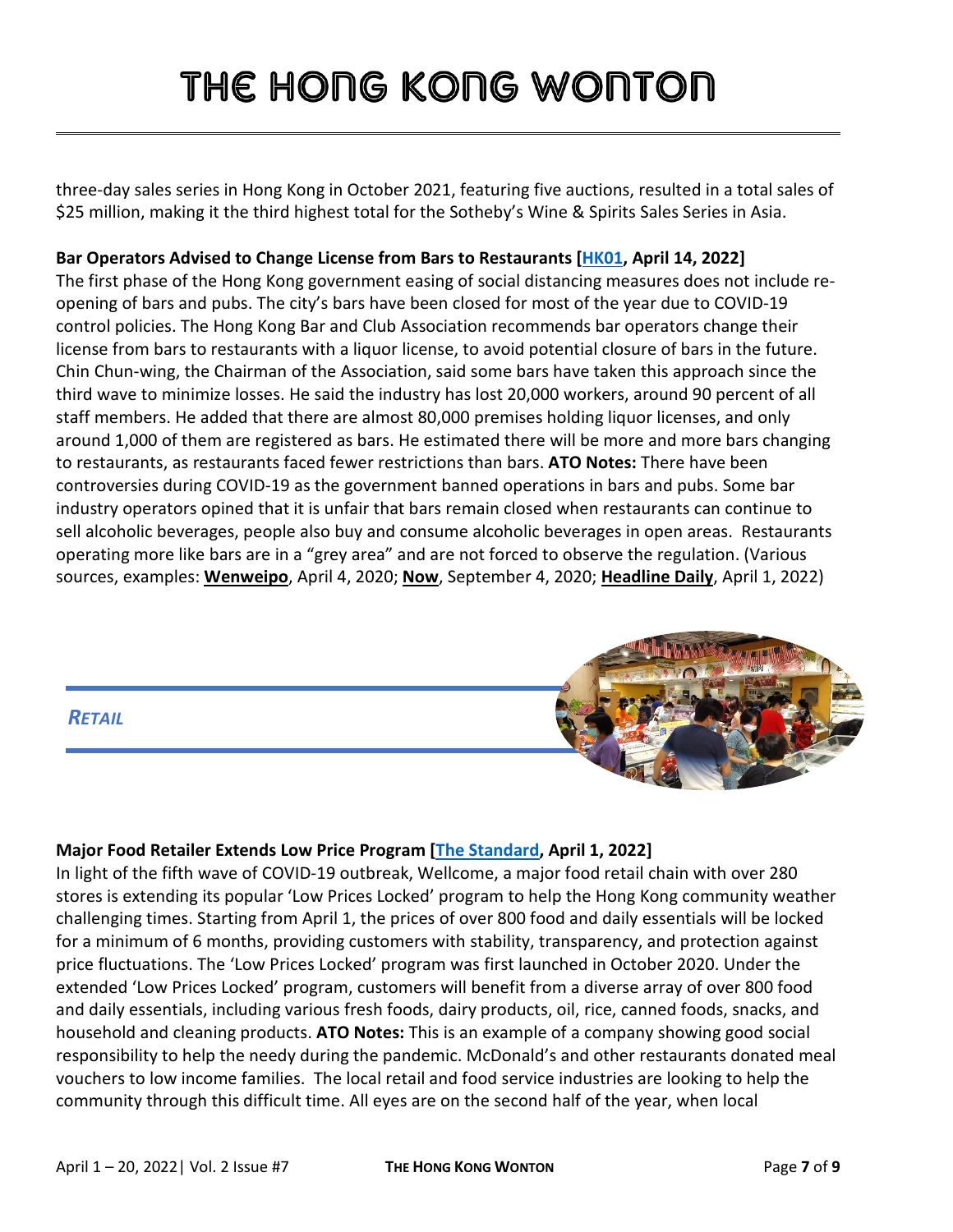conditions are expected to improve. Another major retailer commented that recently his U.S. suppliers have doubled, and even tripled in some cases, the costs of shipping. This could lessen the attractiveness of U.S. products as food retailers are looking for ways to minimize passing the costs down to their customers.

### *TRADE*





#### **ATO Hong Kong Hosts Virtual Easter "Egg Hunt"**

Easter is widely celebrated in Hong Kong and local schools schedule a week for Easter break, like U.S. schools observe Spring Break. Restaurants, hotels and retailers push Easter deals such as chocolate eggs, special menus, staycation deals, and family activities packages. ATO Hong Kong developed an "Egg Hunt" on its Delicious USA [Facebook](https://www.facebook.com/DeliciousUSAHongKongOfficial/photos/3042584645971197/?__cft__%5b0%5d=AZUd1dOa8uTYxdWS-y7mwhW5x0QVxzcMBWmO6CZGxxiZhP6xMlDT-RhzBg_vOUdzMvv690QS5mELlU-tcKd8ZAXKs_gcEqPMjuZIGqlfsKU437yDvs2QEFNEhO1uIAYGslJFjxbRVm8qNJm6KRXG0ZXl7dA6r_n2zZg9M8gh1TDKAOQhq4rNA8CEGeDl1Q2gOM0&__tn__=H-R) and [Instagram](https://www.instagram.com/p/CcSWd31uvRu/) accounts, encouraging consumers to look for foods made with eggs. This was a way to raise awareness on the versatility and importance of U.S. eggs as a kitchen staple. ATO Hong Kong supported the postings with advertisements and reached over 15,000 social media accounts.

### **Hong Kong's Surveillance System Detects 2,000 Food Incidents in 2021 [\[Food Safety News](https://www.foodsafetynews.com/2022/04/hong-kong-surveillance-system-detects-2000-incidents-in-2021/), April 17, 2022]**

The Hong Kong government maintains a Food Incident Surveillance System (FISS) to monitor and to proactively respond to food incidents outside Hong Kong. In 2021, the CFS detected around 2,200 food incidents, including approximately 380 food incidents with undeclared allergens. The CFS issued 196 food incident posts, 21 press releases, 23 trade alerts and 17 food alerts/allergy alerts, involving chemical hazards (e.g. metallic contaminants, toxins, undeclared allergens), microbiological hazards (e.g. Listeria, Salmonella, E. coli), physical hazards (e.g. foreign bodies) and other issues (e.g. incorrect date labeling). **ATO Notes:** This surveillance led to the suspension of oysters harvested from Samish Bay, in Washington State in July 2021. ATO coordinated with Washington State authorities to provide information and Hong Kong lifted the ban in November 2021. If a serious overseas food incident results in a trade ban, the Hong Kong government is conscious to limit the ban to only the affected area to minimize the potential impact on international trade. Trading partners can mitigate adverse effects by